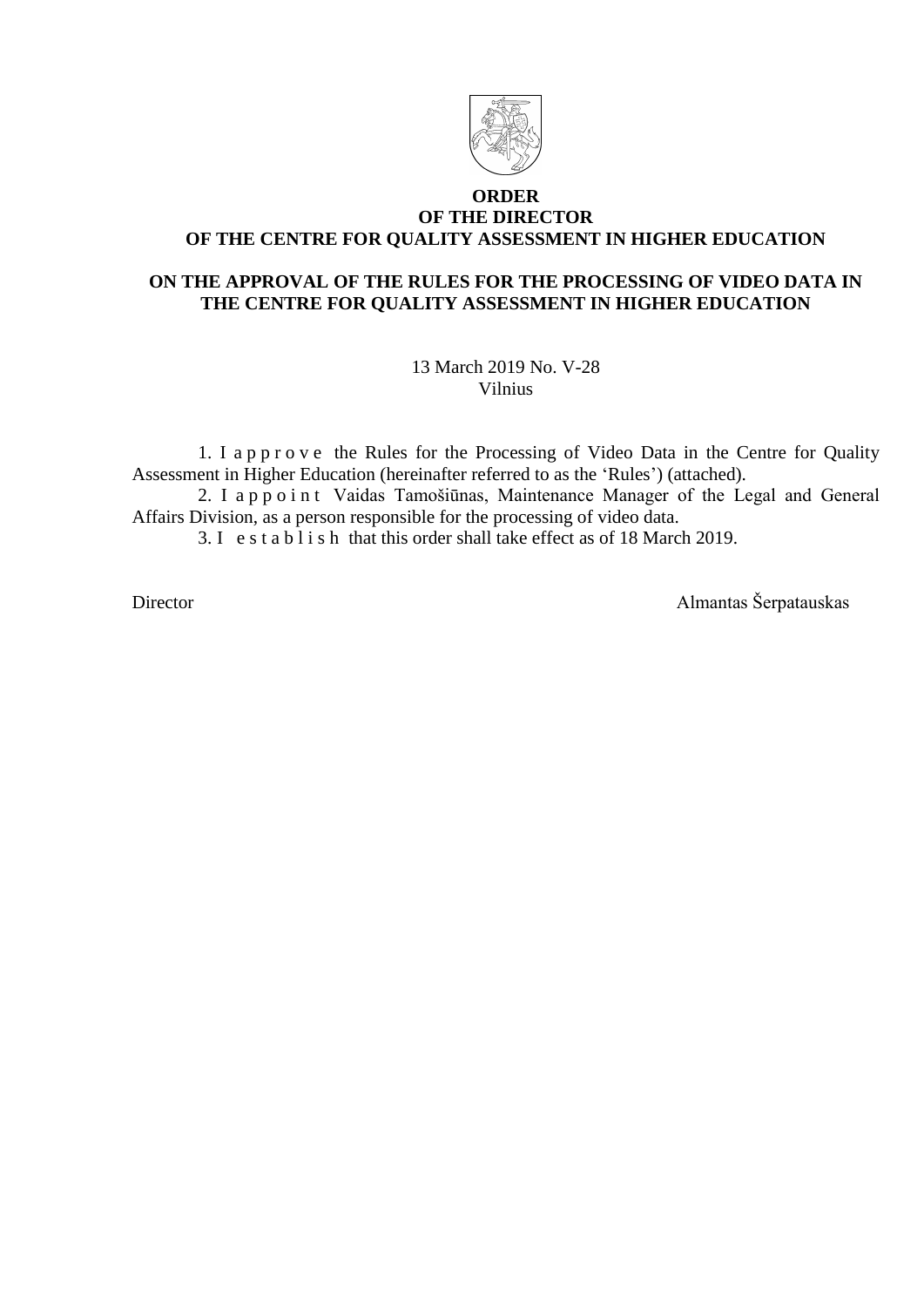APPROVED BY Order No. V-28 of 13 March 2019 of the Director of the Centre for Quality Assessment in Higher Education

### **RULES FOR THE PROCESSING OF VIDEO DATA IN THE CENTRE FOR QUALITY ASSESSME NT IN HIGHER EDUCATION**

### **CHAPTER I GENERAL PROVISIONS**

1. The purpose of the Rules for the Processing of Video Data in the Centre for Quality Assessment in Higher Education (hereinafter referred to as the 'Rules') is to regulate video surveillance carried out in the Centre for Quality Assessment in Higher Education (hereinafter referred to as the 'Centre') in compliance with the principles of and requirements for data processing set out in Regulation (EU) 2016/679 of the European Parliament and of the Council of 27 April 2016 on the protection of natural persons with regard to the processing of personal data and on the free movement of such data, and repealing Directive 95/46/EC (General Data Protection Regulation) (hereinafter referred to as the 'Regulation').

2. Personal data controller is the Centre, legal entity code: 111959192, head office address: A. Goštauto g. 12, Vilnius.

3. For the purposes of these Rules, the following definitions shall apply:

3.1. third person shall mean a natural person whose identity can be directly or indirectly determined according to the scope of video data recorded in a video record (person's face, height, clothing, vehicle registration number, etc.);

3.2. employees of the Centre shall mean the civil servants and contract staff of the Centre;

3.3. video recording devices shall mean the servers and/or digital equipment (hardware and software) owned by the Centre and used to record, store, view, copy and delete video data;

3.4. video record shall mean video data recorded by video surveillance means specified in these Rules and saved on the Centre's servers;

3.5. video surveillance shall mean the processing of video data related to a natural person (hereinafter referred to as the 'video data') using video surveillance means specified in these Rules;

3.6. video surveillance system shall mean servers and/or video recording devices, video cameras and data media in which video data are stored;

3.7. other terms used in these Rules are defined in the Regulation.

4. When processing video data, the Rules for the Processing of Personal Data in the Centre for Quality Assessment in Higher Education, approved by the order of the Director of the Centre, shall be followed insofar as these Rules provide otherwise.

### **CHAPTER II PURPOSE AND SCOPE OF VIDEO SURVEILLANCE**

5. The purpose of video surveillance is to ensure security of the Centre's property.

6. Video data shall be captured by a video camera overlooking the courtyard of the building located at A. Goštauto g. 12, Vilnius, covering the territory in which the official car of the Centre is always parked.

7. Video surveillance shall be uninterrupted.

8. A video camera shall be installed in such a way that video surveillance is not carried out in a territory larger than that specified in Point 6 of the Rules.

9. The scope of video surveillance shall be changed only upon amendment to the Rules and the Records of Processing Activities, approved by the order of the Director of the Centre.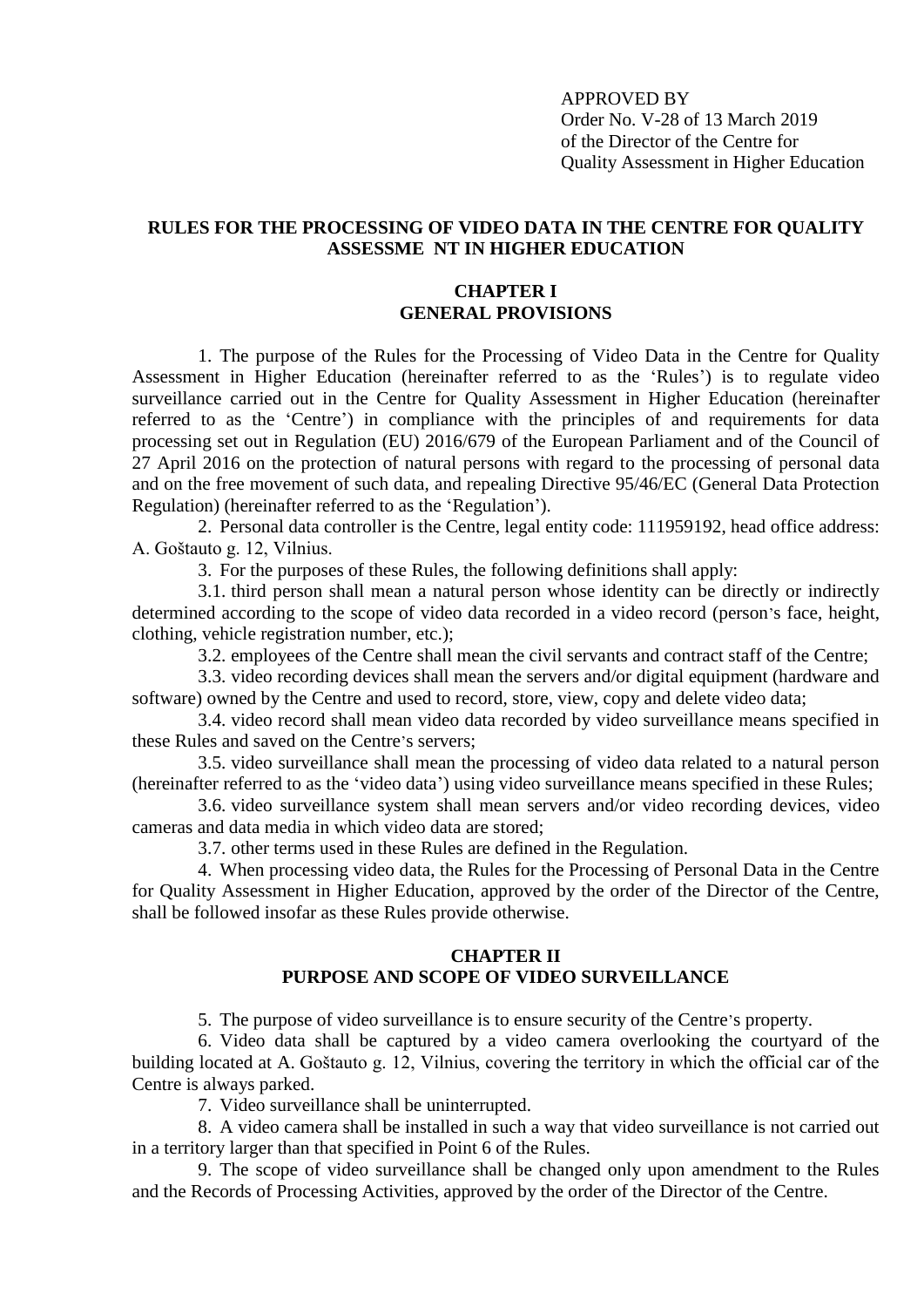10. It shall be prohibited to install and operate video cameras in such a way that their field of view covers residential premises and/or appurtenant private territory or entrance into the premises, except for the cases specified in laws, as well as the premises, in which the data subject reasonably expects absolute protection of privacy and in which such surveillance would disregard human dignity.

#### **CHAPTER III**

# **RIGHTS, DUTIES AND FUNCTIONS OF THE CONTROLLER WHILE CARRYING OUT VIDEO SURVEILLANCE**

11. The data controller shall have the following rights:

11.1. draft and adopt internal legislation that regulates video surveillance which is carried out;

11.2. decide on the provision of video data;

11.3. designate a person (persons) or a unit responsible for the protection of video data.

12. The data controller shall have the following duties:

12.1. ensure compliance with the requirements of personal data processing set out in the Regulation, the Republic of Lithuania Law on Legal Protection of Personal Data, the Rules for the Processing of Personal Data in the Centre for Quality Assessment in Higher Education, approved by the order of the Director of the Centre, these Rules and other legal acts which regulate the processing of personal data;

12.2. exercise the data subject's rights in accordance with the procedure established in the Regulation, the Procedure for the Exercise of Data Subjects' Rights and Handling of Data Subjects' Enquiries in the Centre for Quality Assessment in Higher Education, approved by the order of the Director of the Centre, and these Rules;

12.3. ensure security of personal data and implement adequate organisational and technical personal data security measures;

12.4. ensure that data processing complies with the requirements of the Regulation and the rights of a data subject are safeguarded.

13. The data controller shall perform the following functions:

13.1. determine the purpose and scope of video surveillance;

13.2. organise works for the installation of a video surveillance system;

13.3. establish the procedure for granting, changing and withdrawing access rights and authorisations to process video data;

13.4. analyse technological and organisational problems of video data processing and make decisions that are necessary to ensure proper carrying out of video surveillance;

13.5. perform other functions required for the exercise of the data controller's rights and duties specified in Points 11–12 of these Rules.

## **CHAPTER IV PROVISION OF VIDEO DATA AND DATA RECIPIENTS**

14. Video data shall not be provided, except for the cases specified in Point 15 of the Rules.

15. Video data processed in cases and in accordance with the procedure established in legal acts shall be provided to law-enforcement authorities and other persons to whom personal data must be provided according to legal acts, as well as according to data recipients' requests under at least one of the conditions for the lawful processing of personal data specified in Article 6 of the Regulation. The request shall indicate the purpose of the use of video data, the legal basis for provision and receipt, as well as the scope of requested video data.

16. A decision on the provision of video data shall be passed by the Director of the Centre.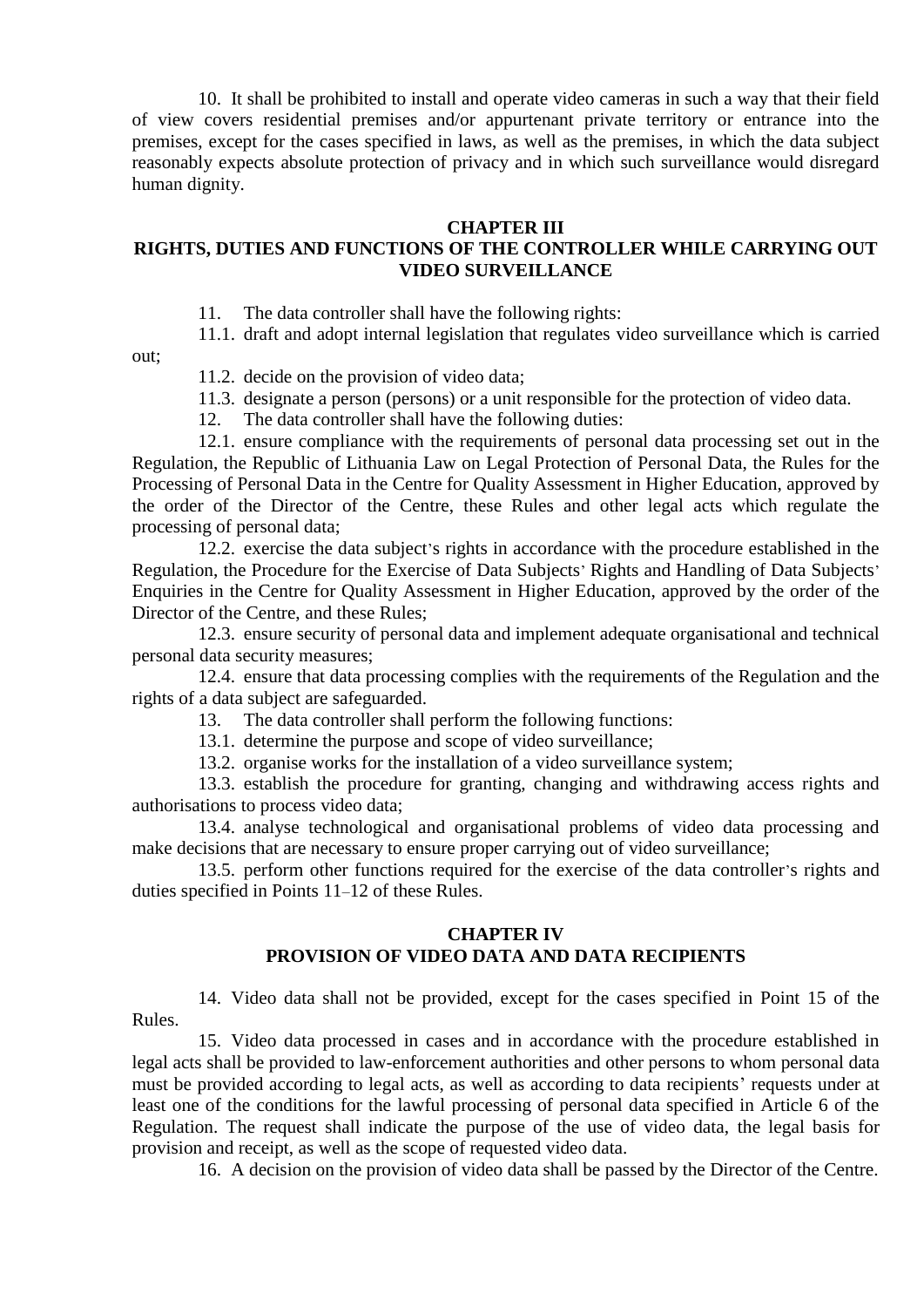**CHAPTER V**

#### **ORGANISATIONAL AND TECHNICAL VIDEO DATA SECURITY MEASURES**

17. In order to ensure security of video data, the following organisational and technical personal data security measures shall be implemented:

17.1. protection, management and control of access to video data shall be guaranteed;

17.2. access to video data shall only be provided to the person who requires video data for the performance of his or her functions;

17.3. only those actions can be performed with video data, for which the respective rights have been granted to the employee;

17.4. access to video data shall be protected with passwords;

17.5. video data shall be protected against unauthorised access to the internal network of the Centre by means of electronic communications;

17.6. security of premises in which video data are stored shall be ensured;

17.7. hardware protection against malware shall be ensured (antivirus software installation, update, etc.).

18. The right to process all video data shall be granted only to the Director of the Centre, his designated employee of the Centre who is responsible for the maintenance of video surveillance system and video data processing (hereinafter referred to as the 'employee who processes video data'), the Centre's data protection officer designated by the Director of the Centre and the head of the Centre's Legal and General Affairs Division.

19. The rights of access to video data shall be granted and revised in accordance with the procedure established by the Centre:

19.1. access rights and authorisations to process video data shall be granted, revoked and amended by the order of the Director of the Centre;

19.2. proposals regarding the granting, amendment or restriction of the rights of access to video data shall be provided by the Centre's data protection officer.

20. The rights of access to video data shall be revoked upon expiry of the authorisations of the employee who processes video data, termination of civil service or employment relations, change in the employee's functions which no longer require access to video data.

21. The employee who processes video data must:

21.1. observe the principles of personal data processing and follow security requirements established in the Regulation, the Rules for the Processing of Personal Data in the Centre for Quality Assessment in Higher Education, approved by the order of the Director of the Centre, these Rules and other legal acts;

21.2. ensure that the area captured by video cameras does not cover residential premises and/or appurtenant private territory or entrance into the premises, as well as the premises, in which the data subject reasonably expects the protection of privacy and in which such surveillance would disregard human dignity;

21.3. keep to the organisational and technical personal data security measures established in these Rules and the Rules for the Processing of Personal Data in the Centre for Quality Assessment in Higher Education, approved by the order of the Director of the Centre, in order to prevent accidental or unlawful destruction, loss, alteration, disclosure and any other unlawful processing of video data;

21.4. ensure that a video surveillance system is kept in good working order and that technical malfunction of this system is eliminated expeditiously, using all available technical resources;

21.5. not disclose, transfer and create conditions to access video data by any means to a person who is not authorised to process video data;

21.6. immediately notify the Director of the Centre and the Centre's data protection officer of any suspicious situation that may jeopardise the security of processed video data;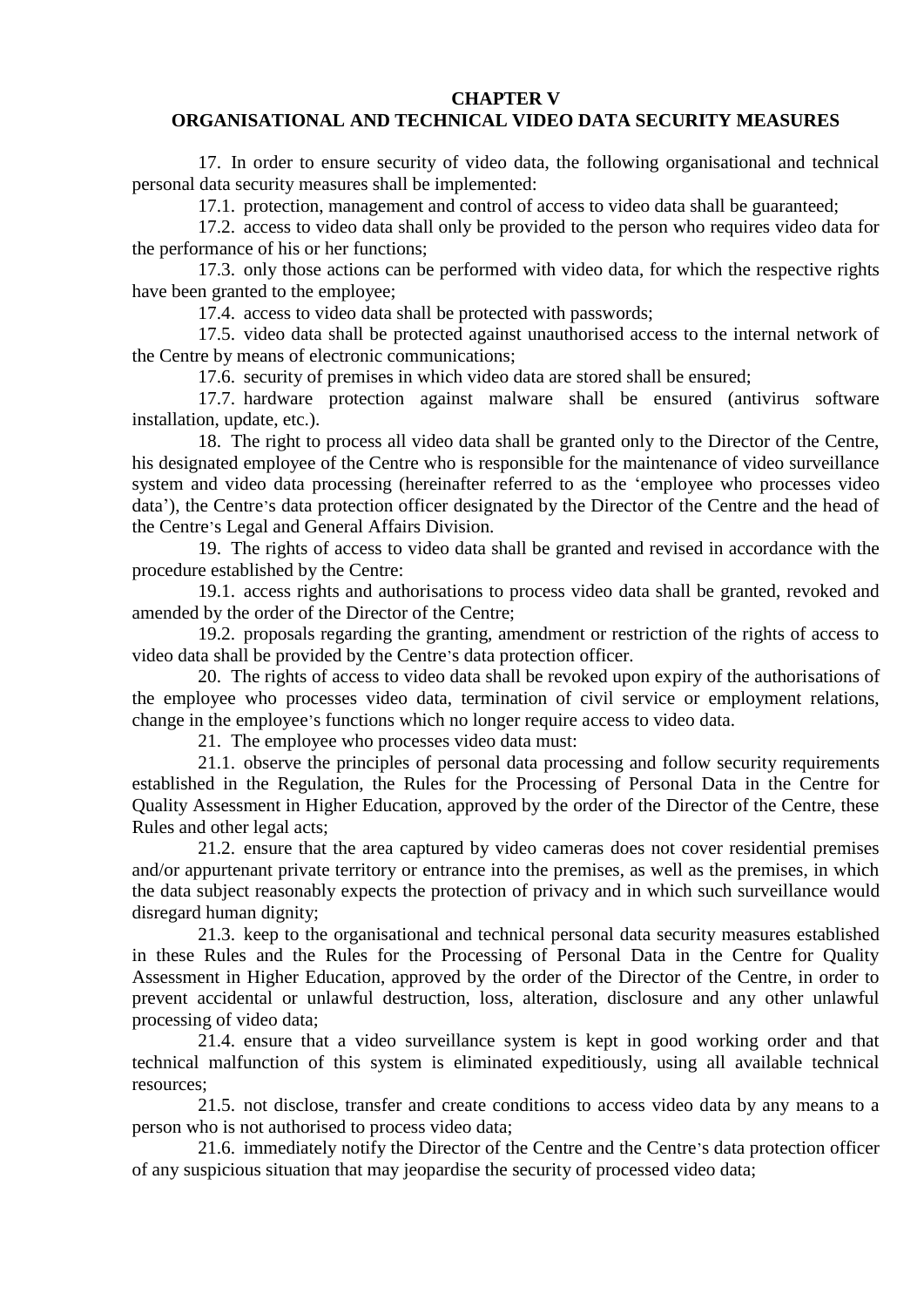21.7. observe other requirements established in the Rules for the Processing of Personal Data in the Centre for Quality Assessment in Higher Education, approved by the order of the Director of the Centre, these Rules and other legal acts regulating personal data protection.

22. Video data copying and backup copies of video data shall not be made.

23. Video data captured by video cameras shall be stored in a digital medium until it is full, but no longer than for 90 calendar days, and upon expiry of this period they shall be destroyed automatically by overwriting the oldest data with the new data. If the data of video records are used as evidence in the proceedings or in other cases established in laws, video data may be stored as long as they are necessary for these purposes of data processing and they shall be immediately destroyed when they become unnecessary.

#### **CHAPTER VI**

## **PROCEDURE FOR THE MANAGEMENT OF BREACHES OF VIDEO DATA SECURITY AND RESPONDING TO THESE BREACHES**

24. The breaches of video data security shall be managed following the provisions of Chapter VI of the Rules for the Processing of Personal Data in the Centre for Quality Assessment in Higher Education approved by the order of the Director of the Centre.

#### **CHAPTER VII**

## **PROCEDURE FOR THE EXERCISE OF THE DATA SUBJECTS' RIGHTS**

25. The data subject shall have the following rights:

25.1. to receive information on data processing;

25.2. to access data;

25.3. to request erasure of data, if video data are no longer necessary in relation to the purposes for which they were collected, i.e. if the data storage period specified in Point 23 of the Rules has expired;

25.4. to request restriction of data processing, if video data are no longer necessary in relation to the purposes for which they were collected, i.e. if the data storage period specified in Point 23 of the Rules has expired;

25.5. to object to the processing of data.

26. The data subject's rights indicated in Point 25 of these Rules shall be exercised in accordance with the procedure established in the Procedure for the Exercise of Data Subjects' Rights and Handling of Data Subjects' Enquiries in the Centre for Quality Assessment in Higher Education, approved by the order of the Director of the Centre, unless these Rules provide otherwise.

27. The right to receive information on data processing:

27.1. persons who are not the employees of the Centre and whose video data may be processed through video surveillance shall be informed about video surveillance:

27.1.1. through information signs and/or stickers displayed before entering the territory in which video surveillance is carried out. Information signs and/or stickers shall be made visible before entering the area of video surveillance;

27.1.2. information signs and/or stickers shall indicate at least the following information: video surveillance being carried out, the name and contact details of the Centre (address, e-mail address and/or telephone number), the purpose of video data processing, a reference to an information source for further information on video surveillance carried out.

28. The employees of the Centre shall be informed about video surveillance carried out by acquainting them with these Rules by means of DMS (document management system) before starting video surveillance or on the employee's first working day, or on the first working day after the employee's leave, sickness leave, etc., if video surveillance has been started during that period.

29. The right to access data: